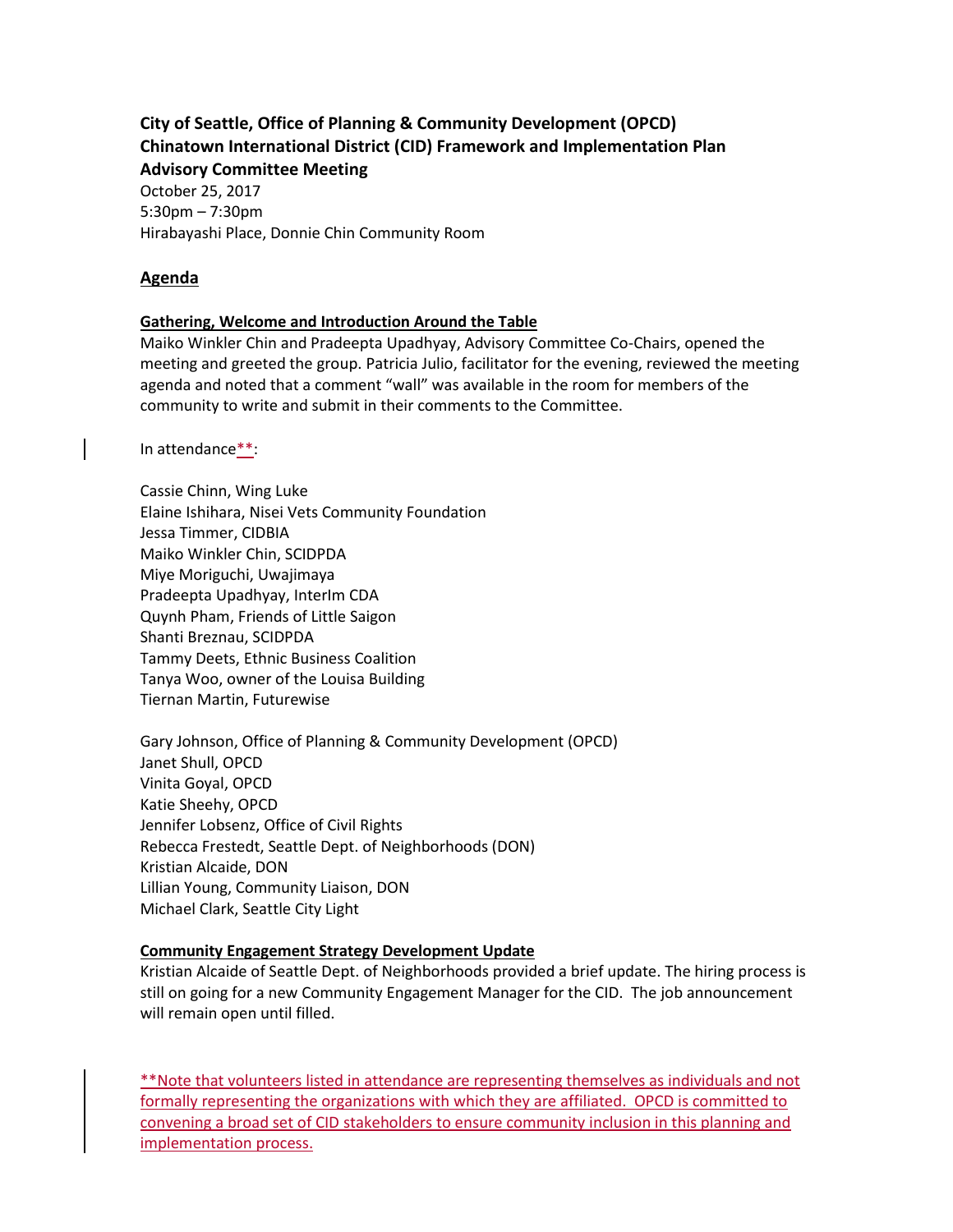- In the meantime, DON has hired two Community Liaisons, one of whom, Lillian Young, was in attendance. Lillian will serve the CID area west of I-5 and a second Community Liaison will serve Little Saigon.
- DON has submitted a draft contract, scope of work and budget to OPCD for review. This contract is for translation and interpretation services, to be led by the two Community Laisons. The city wants to be sure that resources and funding will be allocated to support the community outreach for this planning process. It was noted that Workgroups needed to be approached about their needs for translation and interpretation.
- The Advisory Committee will have the opportunity to provide input in the development of a community engagement plan. The Committee will also be able to comment on the scope of work for the Community Liaisons. An outreach team will be organized to provide input on the engagement plan. People will be invited to this core team in the near future.

# **Racial Equity Toolkit Discussion: Identifying CID Priorities**

Jennifer Lobsenz of the Office of Civil Rights facilitated this portion of the meeting. She distributed handouts describing the Racial Equity Toolkit (RET) and corresponding steps to build the RET. Katie Sheehy of OPCD supported by documenting the questions that Committee members asked and by taking the following notes.

### *Racial Equity Toolkit (RET) Considerations & Questions*

- Mayor Murray required each department to complete four RETs per year. Departments choose what policies, initiatives, programs, and budget issues they apply the RET to.
- Can the community request RETs?
- Could we link RETs to the Environmental Impact Statement (EIS) process or create other conditions that require RETs (e.g. size of financial investment, geographic area impacted, number of community lives impacted)?
	- o Provide contact info for department's Change Team members so community groups can ask them to have RETs
- Develop better tracking of Racial Equity Toolkits  $\rightarrow$  support the community in holding the City accountable (maybe data.seattle.gov could be a resource?)
- RETs should become basic practice for ALL City work; it should be normalized, not specialized
- The RET map divides the CID in districts that don't make sense for the neighborhood; this needs to be updated

# *Additional Considerations & Questions*

- Acknowledge and allow space for multiple voices
- Do we want to establish racial equity outcomes for specific projects or work groups?
- Not pushing community (individuals or businesses) out of the CID
- There are on-going issues about the City splitting up the neighborhood for Design Review, police precincts, districts shown in the RET, etc.

2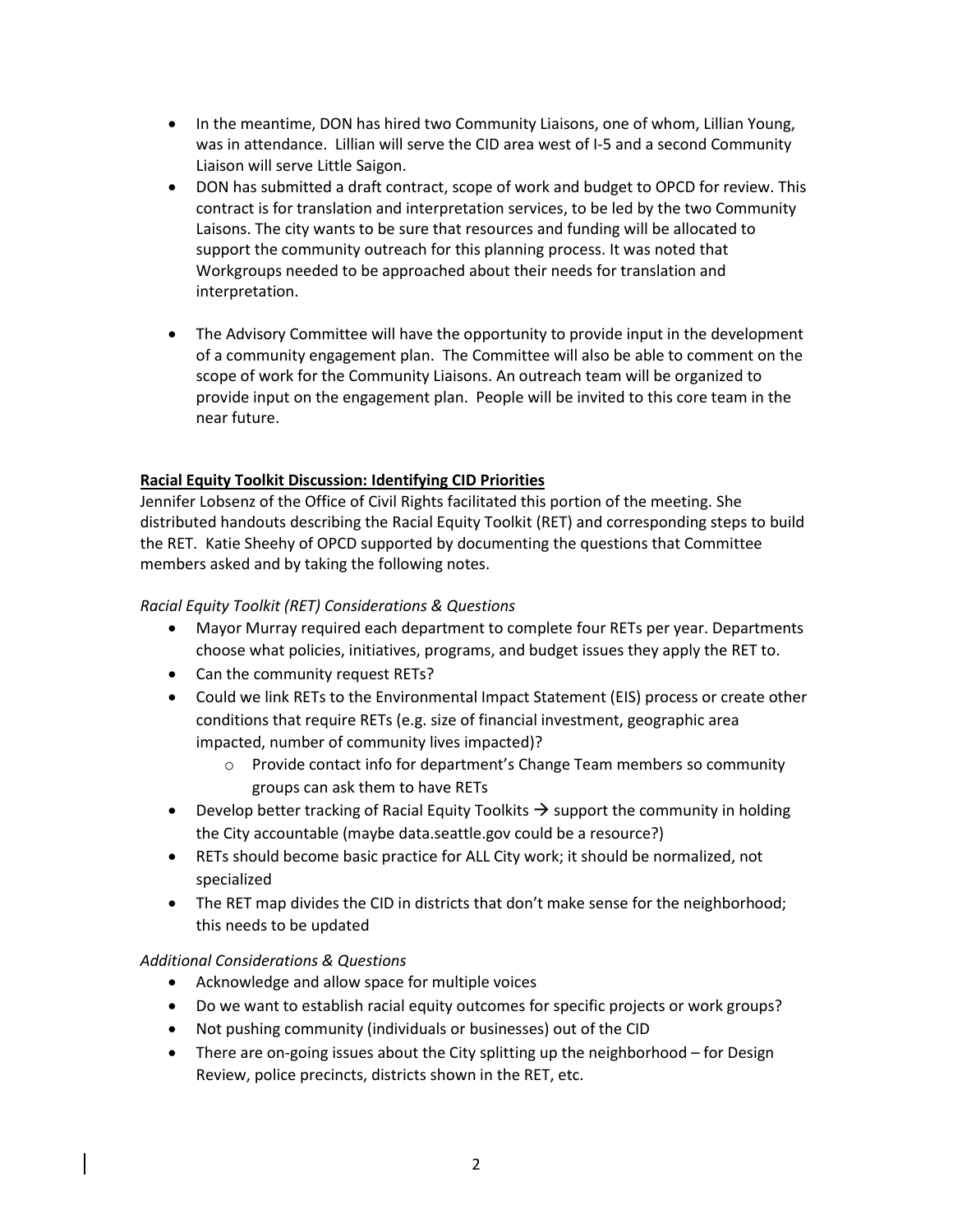- Positive investments made by the community are negated by City (and other government agency) work
- Document existing inequities that have occurred for more than 100 years especially how the community has had to reactive to minimize harm from City decisions
- CID carries the wounds of many failed processes and projects; asking communities to keep engaging with the City opens old wounds
- What is the role of the Capital Cabinet? How are they held accountable to racial equity work? (see e.g. Denny Substation)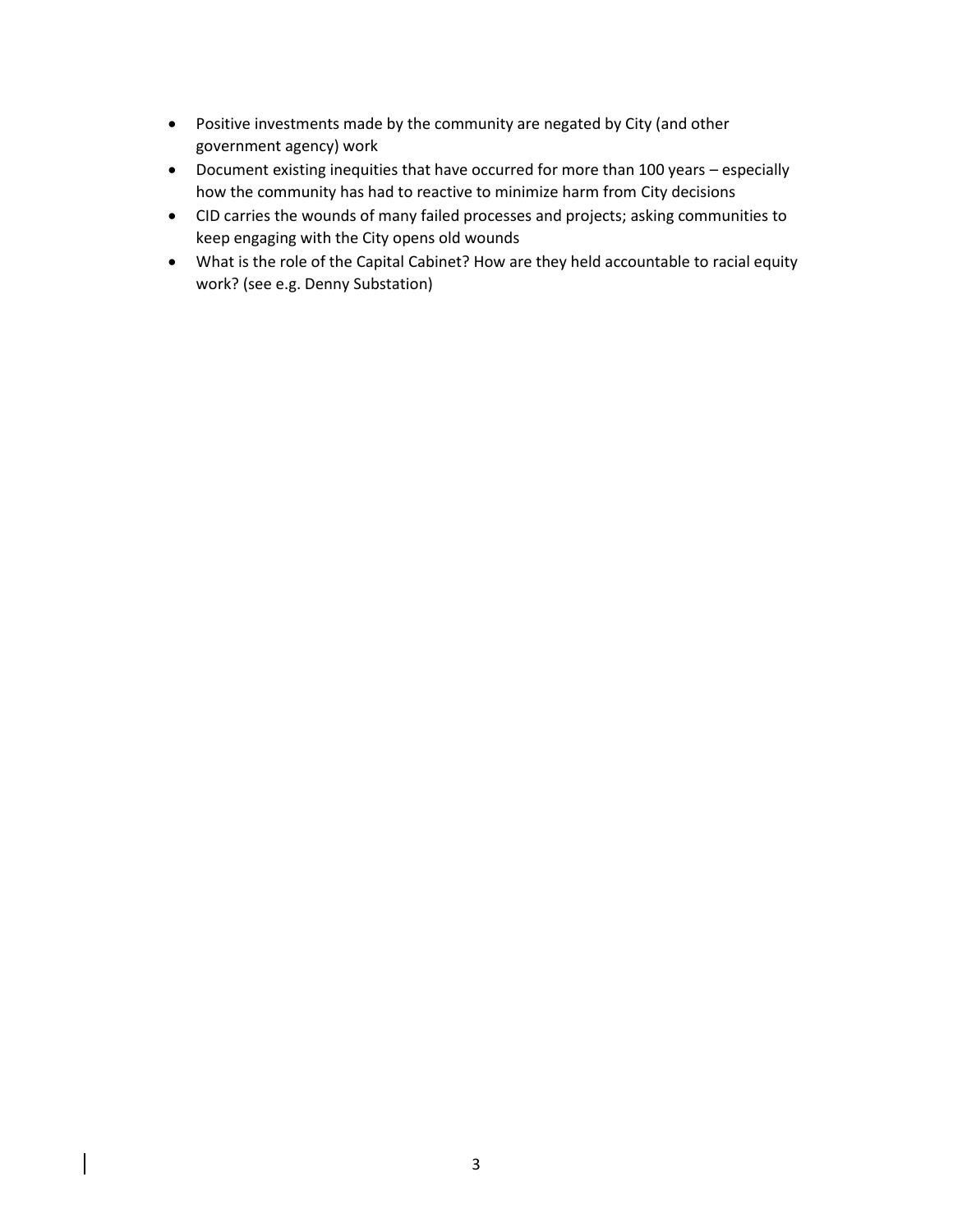| <b>GOALS</b>                                                                                                                                                                                                                                                                                                                                                                                                                                                                                                                                                                                                                                                          | <b>ORGANIZATIONAL</b><br><b>CONSIDERATIONS</b>                                                                                                                                                                                                                                                                                                                                                                                                                                                                                       | <b>CONSTITUENTS</b>                                                                                                                                                                                                                                                                                                                                                                                                    | <b>ALLIES</b>                                                                                                                                                                                                                                                                                                                                                                                                       | <b>OBSTACLES</b>                                                                                                                                                                                                                                                                                                                                                                                                                                                                                                                                                                                                                                                                                                                                                          | <b>RESOURCES</b>                                                                                                                                                                                                                                                                                                                                                                                                                                                             | <b>TACTICS</b>                                                                                                                                                                                                                                                                                                                                                                                                                                                                                                                                                                                                                                                                        |
|-----------------------------------------------------------------------------------------------------------------------------------------------------------------------------------------------------------------------------------------------------------------------------------------------------------------------------------------------------------------------------------------------------------------------------------------------------------------------------------------------------------------------------------------------------------------------------------------------------------------------------------------------------------------------|--------------------------------------------------------------------------------------------------------------------------------------------------------------------------------------------------------------------------------------------------------------------------------------------------------------------------------------------------------------------------------------------------------------------------------------------------------------------------------------------------------------------------------------|------------------------------------------------------------------------------------------------------------------------------------------------------------------------------------------------------------------------------------------------------------------------------------------------------------------------------------------------------------------------------------------------------------------------|---------------------------------------------------------------------------------------------------------------------------------------------------------------------------------------------------------------------------------------------------------------------------------------------------------------------------------------------------------------------------------------------------------------------|---------------------------------------------------------------------------------------------------------------------------------------------------------------------------------------------------------------------------------------------------------------------------------------------------------------------------------------------------------------------------------------------------------------------------------------------------------------------------------------------------------------------------------------------------------------------------------------------------------------------------------------------------------------------------------------------------------------------------------------------------------------------------|------------------------------------------------------------------------------------------------------------------------------------------------------------------------------------------------------------------------------------------------------------------------------------------------------------------------------------------------------------------------------------------------------------------------------------------------------------------------------|---------------------------------------------------------------------------------------------------------------------------------------------------------------------------------------------------------------------------------------------------------------------------------------------------------------------------------------------------------------------------------------------------------------------------------------------------------------------------------------------------------------------------------------------------------------------------------------------------------------------------------------------------------------------------------------|
| Establish guiding principles<br>for work groups<br>Create healthy, thriving<br>neighborhood and<br>communities - use the social<br>determinants of health<br>Strong physical buildings<br>Transportation<br>Housing<br>Services<br>Safety<br>$\bullet$<br>Education<br>Community ownership<br>$\bullet$<br>and preservation<br>Community to have agency<br>(not just reactive) -<br>community sets vision and<br>that vision is executed<br>Context: more than a century<br>of harm > new projects<br>acknowledge this<br>Community should benefit<br>from projects in/impacting<br><b>CID</b><br>Targeted outreach to small<br>business owners to increase<br>agency | Consider the district<br>as a whole entity<br>Nurture inclusion;<br>eliminate<br>picking/choosing<br>Understand that<br>range of<br>opinions/perspectives<br>exist, even within<br>organizations<br>Multi-lingual nature<br>of the district<br>Burden of<br>responsibility to do<br>outreach has been on<br>the community; this<br>work should be<br>respected and<br>compensated<br>Loss within the<br>community,<br>particularly leaders<br>Community<br>understands the<br>interconnected<br>complexities of the<br>neighborhoods | Small businesses<br>People who have a<br>strong connection to<br>CID but don't live or<br>work here<br>Seniors (vulnerable<br>and too often<br>manipulated)<br>People experiencing<br>homelessness<br>Gentrifiers<br>Renters (short and<br>long term)<br>Youth (residents,<br>latch key, non-<br>residents)<br>Property owners<br>(present, absent,<br>family associations,<br>families, foreign<br>investments, REIT) | Community<br>leaders/people<br>Local university<br>Non-profits<br>Allies in other<br>neighborhoods<br>facing displacement<br>pressures (CD, SE)<br>Folks who care.<br>have an affinity for<br>the neighborhood<br>Mainstream<br>organizations that<br>do racial justice<br>work<br><b>Elected officials</b><br>(should be)<br>Long-time City staff<br>Economic<br>development<br>community (some<br>are & could be) | Projects go through the<br>neighborhood without<br>providing benefits to the<br>CID community<br>Departments ask the<br>community to do<br>engagement for City<br>projects<br>City disorganization and<br>lack of internal<br>commitments<br>Community bears the<br>burden of government's<br>non-coordination (City,<br>County, Sound Transit,<br>State, Federal)<br>Lack of implementation<br>Starting over with new<br>administrations<br>Older buildings that<br>require expensive<br>maintenance<br>Accelerating costs - land,<br>construction, housing<br>Environmental justice<br>issues (increased traffic/air<br>quality/density)<br>Narrow focus within City of<br>Seattle and other agencies<br>- myopic and don't see<br>how all the projects fit<br>together | <b>Needed</b><br>Time and money for<br>translation - going door-<br>to-door to reach all<br>constituents<br>Make information about<br>new tools, laws, etc. more<br>accessible<br>Calculate the investment<br>of volunteer hours, value<br>and leverage community<br>work!<br><b>Existing</b><br>Library, community<br>center<br>Past plans and documents<br>Community benefit<br>$\bullet$<br>agreement with<br>Century Link (there<br>wasn't one with<br>SafeCo)<br>Other? | Increase engagement with<br>small businesses -<br>consider who lives and<br>works here<br>Think strategically about<br>implementation<br>Improve internal<br>government<br>communication e.g. match<br>boundaries (police<br>precincts, Design Review,<br>Census) to the community<br>Develop metrics of success<br>and establish ways to<br>measure that involve<br>community oversight<br>Document lessons learned<br>throughout the process<br>(allows comparison with<br>other similar<br>neighborhoods)<br>Engage with the Capital<br>Cabinet and make<br>recommendations to the<br>new Mayor and City<br>Council<br>Use Google Translate for<br>website and other<br>materials? |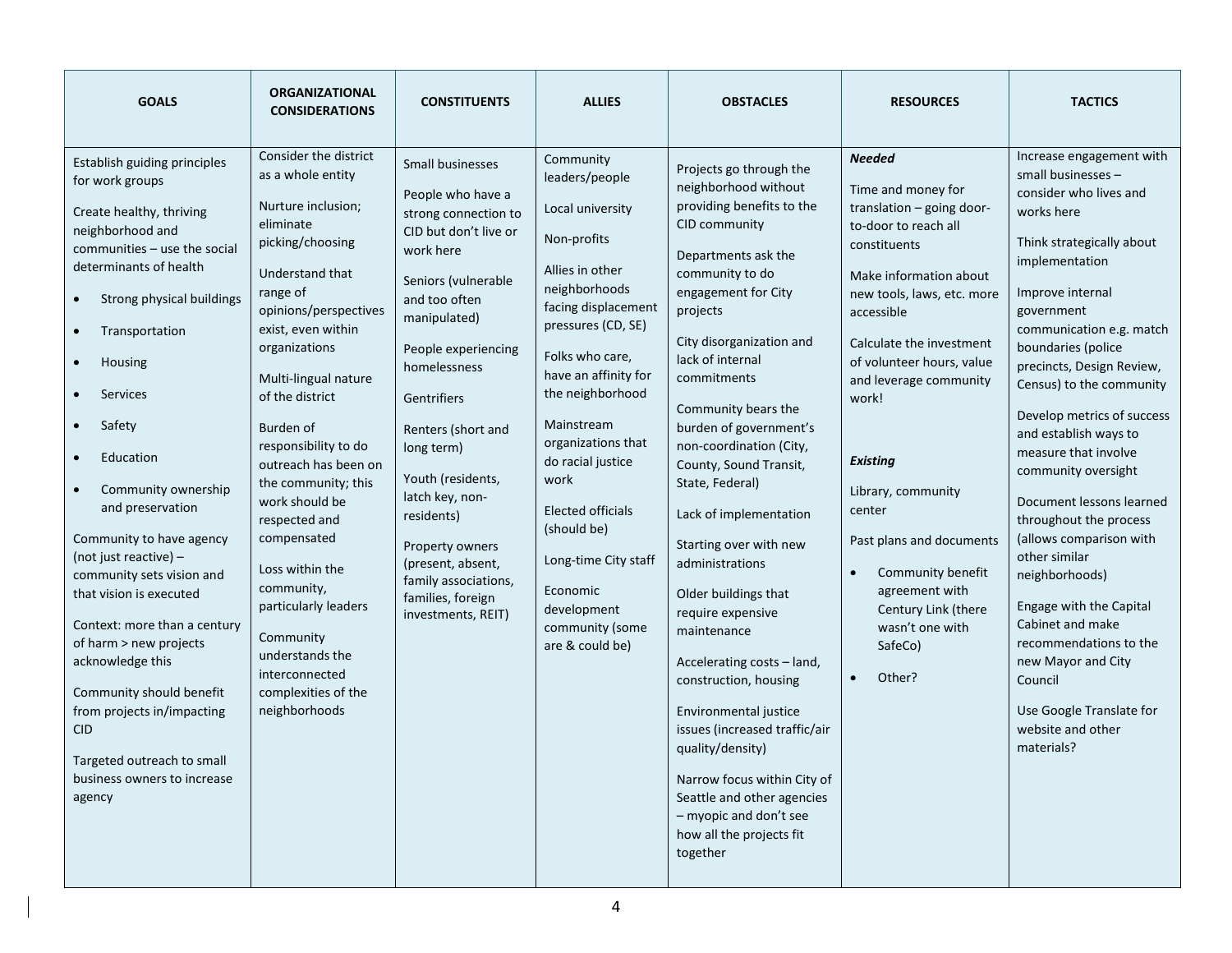|  |  | Lack of effective<br>community engagement |  |
|--|--|-------------------------------------------|--|
|  |  |                                           |  |

**Principles of Anti-Racist Organizing™** This chart has been adapted by The People's Institute from a design used by the Midwest Academy. Please use with attribution!